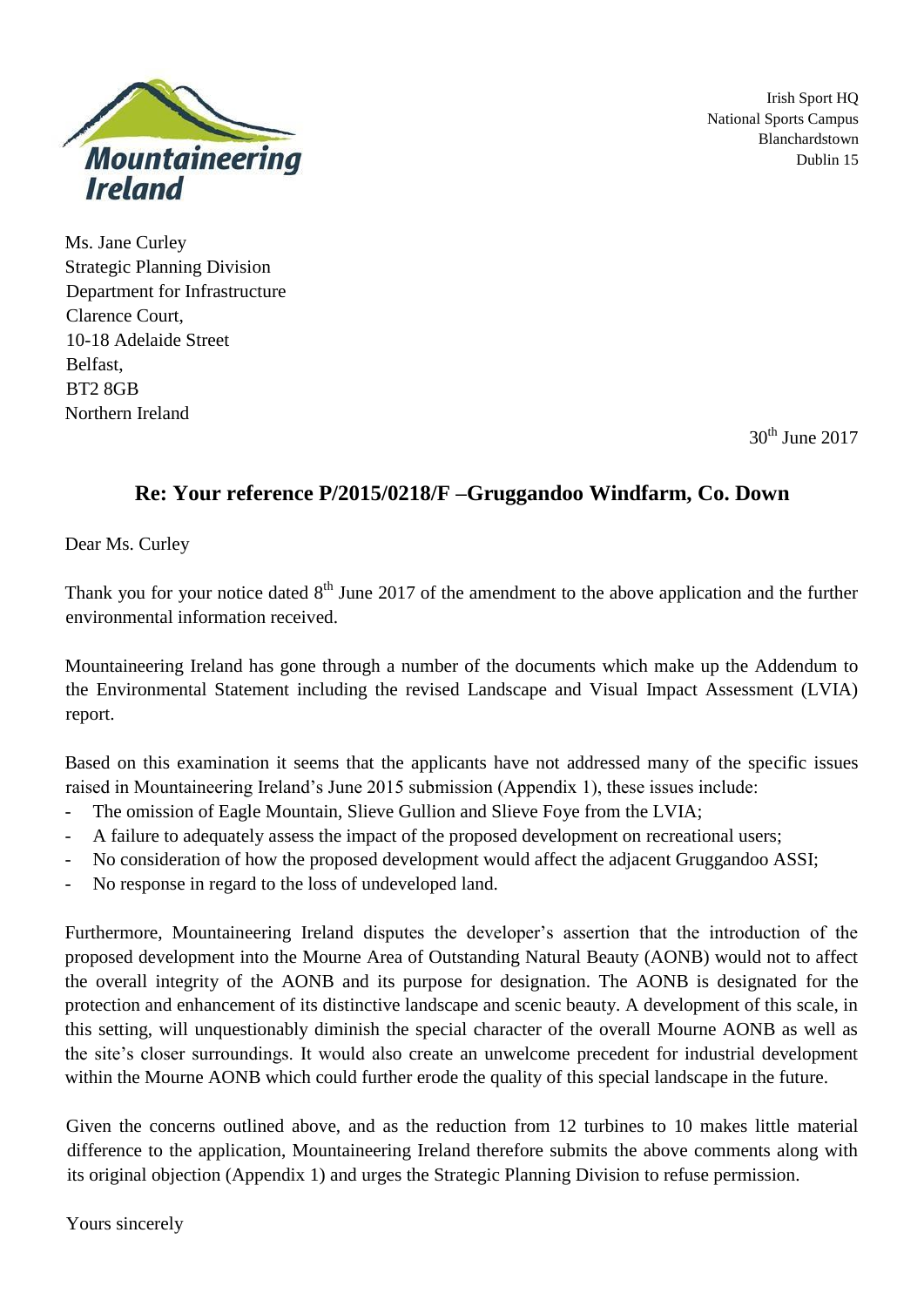

Helen Lawless Hillwalking, Access & Conservation Officer

**…**

### **Appendix 1**

Ms. Jane Curley DOE Planning Causeway Exchange 1-7 Bedford Street BT2 7EG Northern Ireland

 $26<sup>th</sup>$  June 2015

## **Re: Planning Application P/2015/0218/F – ABO Wind NI Ltd. Gruggandoo Windfarm, Co. Down**

Dear Ms. Curley

Mountaineering Ireland\* wishes to submit a comment on the above planning application.

## **1. Introduction and context**

Mountaineering Ireland, as the representative body for walkers and climbers in Ireland, has a particular interest in the upland environment - hills, mountains, forests, bogland, sea cliffs and associated areas. While limited in their extent, the uplands are very significant elements in Ireland's landscape, providing defining geographic features, some of our most beautiful scenery and our largest areas of relatively wild land. This is particularly the case in the Mourne Mountains.

People are drawn to wild and beautiful landscapes as a counterbalance to everyday life, for contact with nature, and for a physical challenge. The Mourne Mountains deliver a host of recreation opportunities, with associated economic and well-being benefits. Research conducted for the *Destination Mourne Mountains Tourism Management Plan 2013 – 2018* identified the core strengths of the destination as the scenery and landscape associated with the mountains, hills and sea and the easy accessibility of the mountains (NITB, 2013).

The current proliferation, and growing scale, of windfarm applications in Northern Ireland's upland areas is causing deep concern amongst Mountaineering Ireland 11,500 plus members across the island of Ireland. Northern Ireland has a very limited stock of undeveloped land, and this is being used up at an alarming rate. This kind of land has significant value in its own right – for example, recreation, flood alleviation and biodiversity value, but also carbon sequestration and storage potential (which will become increasingly important for Northern Ireland as climate change impacts increase in intensity).

It is Mountaineering Ireland's assertion that protecting the natural and undeveloped character of Northern Ireland's upland environment should be a key concern within the planning process. Mountaineering Ireland does not oppose all development in upland areas, rather it argues that development should be located where it does not destroy the essential character of the undeveloped landscape of the uplands and coast.

The Mourne Mountains dominate the landscape of south County Down and consequently they hold a very special place in the hearts and minds of visitors and local residents. The Mourne Mountains are also held with great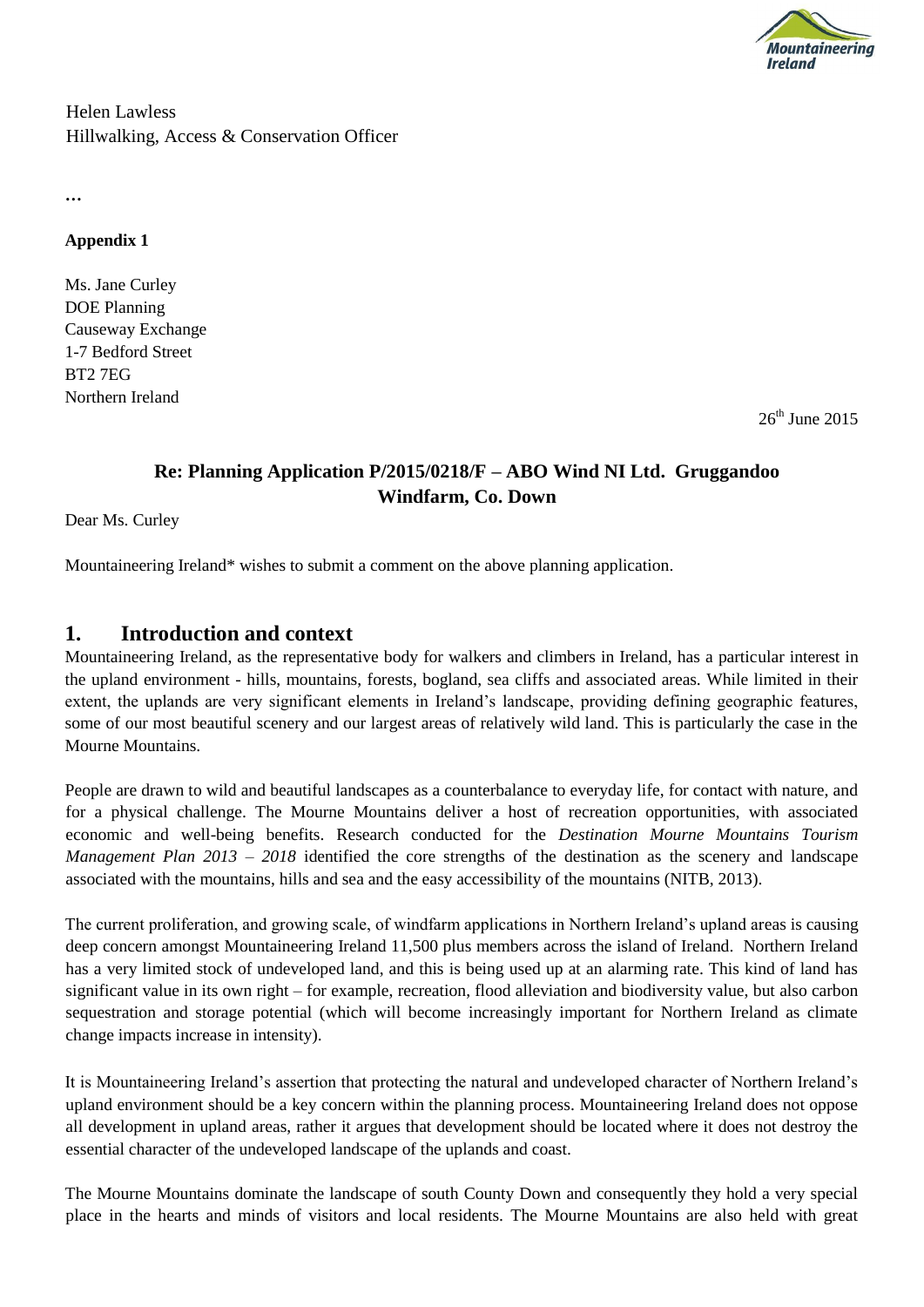

affection by the people of County Louth and the Cooley peninsula in particular. Mountaineering Ireland is of the strong opinion that this proposal is undesirable from a visual and long-term planning perspective. If planning permission is granted it would result in an unacceptable level of industrial development within a designated Area of Outstanding Natural Beauty (AONB).

A significant challenge lies ahead to maximise renewable energy capacity in Northern Ireland in a way that minimises the intrusiveness of renewable energy infrastructure, while ensuring that communities are not disadvantaged. While the dispersed pattern of wind turbines across Northern Ireland needs to be halted, it also exemplifies the lack of strategic guidance underpinning land use planning in Northern Ireland. This supports the growing call for cross-Departmental buy-in to an overarching land strategy (NILMTF, 2015). Such a strategy is required to optimise the use of land in Northern Ireland and facilitate a more joined-up approach to how our shared and precious land resource functions, appears and is utilised. This strategy contains some key principles that are particularly important in the consideration of renewable energy developments in sensitive landscape areas:

- Land should be recognised as multi-functional and opportunities for deriving multiple benefits should be encouraged and incentivised.
- Where land is highly suitable for a key primary function (for example food production, flood management, tourism and recreation, carbon storage), this function should be recognised in decision-making.
- Different ecosystems provide different benefits, though it should be recognised that they are not discrete entities existing in isolation from each other. It is important to recognise that decisions by individual land managers can have implications at a broader scale which can affect the delivery of those benefits.
- Decisions regarding land use and management can have dramatic impacts on landscape quality and character, including its cultural history and endowment; decisions must therefore respect the vulnerability of landscapes to change and the deep cultural sensitivities around land.
- The opportunities and threats posed by climate change must be central to decisions about how land is used in order to contribute effectively to climate change adaptation and mitigation.

## **2. Observations on this development**

### **2.1 Visual intrusion**

The proposed development site is located in the western Mourne Mountains, between Hilltown and Rostrevor. The location is within the Mourne AONB, an area designated for the protection and enhancement of its distinctive landscape and scenic beauty.

Twelve turbines, each with an overall height of up to 125 metres, would constitute a major discordant element in this upland landscape and be highly injurious to the visual amenity of this area. This injury to visual amenity is significantly exacerbated by the industrial nature of the proposed use as a power generating plant in an open moorland landscape. The incongruity and prominence of the windfarm would be intensified by the movement of the turbine blades in an otherwise still landscape. The visual injury the proposed development would bring is simply too great. It would lead to the industrialization of what is essentially a beautiful upland cultural landscape.

### **Mountaineering Ireland is concerned that the Landscape and Visual Impact Assessment (LVIA) for this development is deeply flawed.**

Firstly, the selection of viewpoints was not in accordance with the criteria set out in paragraph 5.105 of the Environmental Statement. It is Mountaineering Ireland's strong assertion that the following viewpoints, all of which offer significant and extensive views and a high number of visual receptors, should have been assessed:

- Slieve Gullion mountain summit
- Slieve Foye mountain summit (Carlingford Mountains)
- Eagle Mountain summit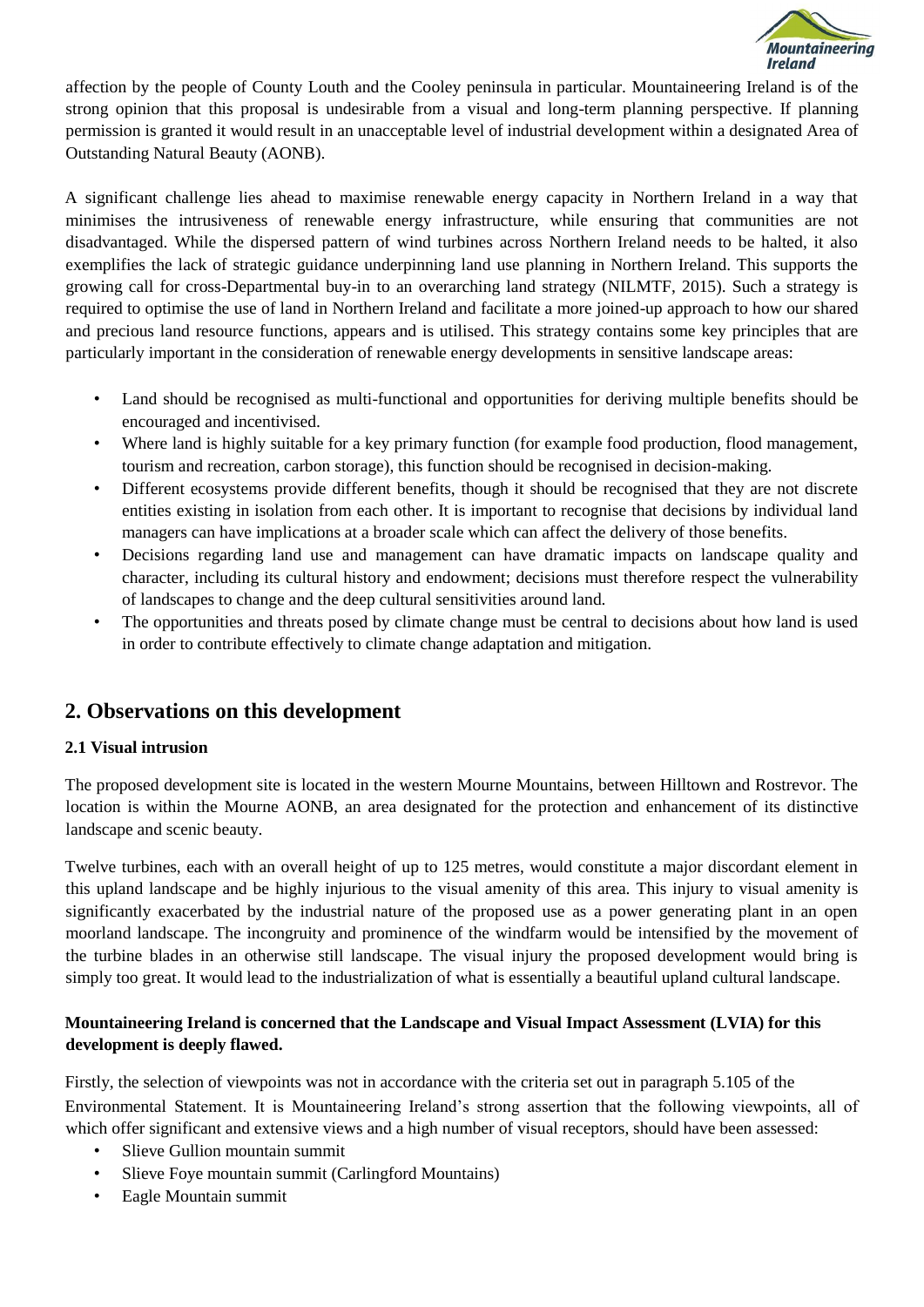

The proposed windfarm would be prominently visible from Slieve Foye directly to the south of the site. It would also be intrusively visible from the Slieve Gullion AONB to the west, and would seriously diminish the amenity value of both those landscapes. An assessment should be carried out from these three key viewpoints so as to enable the planners to make a more informed decision on this application.

With regard to the visual impact assessment requested for Slieve Foye, Mountaineering Ireland draws the planner's attention to An Bord Pleanála's decision in May 2013 to refuse planning permission for a five-turbine windfarm at Rockmarshall in the Cooley Mountains, as it would damage the visual amenity of the area and interfere with the character of the landscape. Given the transboundary considerations required under the Supplementary Planning Guidance to PPS18, approval of this application would undermine the protection of the sensitive and historic Cooley landscape in An Bord Pleanála's decision.

Mountaineering Ireland believes that the anticipated *slight effect* on visual amenity for Viewpoint 19 Slieve Bearnagh Summit is an incorrect assessment. Gruggandoo is clearly visible from the top of Bearnagh. The assessment fails to factor in the high sensitivity of the views on Bearnagh summit to intrusions in the landscape (see Table B1 in Appendix 5.1 *LVIA Assessment Thresholds and Criteria*). It appears there may have been overreliance on the distances quoted in Table 5.34, which is taken from PPS18 (*Planning Policy Statement 18* 

*'Renewable Energy'*). These are general guidelines; paragraph 1.3.20 lists other factors which influence visual impact, including the number and size of turbines and landscape character.

The assessment from other viewpoints, for example Cloghmore Stone (21) and Ballyonan Forest Viewing Point (26) may be similarly under-estimated.

The assessment concludes that the most significant visual impact is within 3km of the proposed development, to the south of Hilltown between Yellow Road to the west and the Leitrim Valley to the east. While Mountaineering Ireland is in no doubt that the development would have a significant, indeed overbearing, impact on this immediate landscape, the conclusion (5.190) that the majority of the Mourne AONB would experience no impact from this development remains in question, pending the Eagle Mountain viewpoint assessment, and a review of the Slieve Bearnagh and Cloghmore Stone assessments.

The development site is within the Slieve Roosley Landscape Character Area (LCA72). *Wind Energy Development in Northern Ireland's Landscapes* (2010), the Strategic Planning Guidance which accompanies PPS18, identified the overall sensitivity rating for wind energy development in the Slieve Roosley LCA as High, noting that

*…the narrowness of the upland ridges, their wild character, and their wide visibility (from the valleys and surrounding landscapes) make them highly sensitive to wind energy development.* 

Table 5.22 of the Environmental Statement addressed the Landscape Sensitivity of LCAs within the study area as defined in the Strategic Planning Guidance. This assessment shows that three of the five LCAs in the main study area have a High Sensitivity rating to wind energy development, with High to Medium Sensitivity in the remaining two.

The sensitivity description for High Sensitivity is:

Landscape is very vulnerable to change and would be adversely affected by wind energy development, *which would result in a significant change in landscape and visual characteristics and values.* 

PPS 18 highlights particular considerations required with regard to wind energy developments within AONBs: *1.3.19 - This is not to suggest that areas valued for their particular landscape and/or nature conservation interest will have to be sacrificed* (in the interest of promoting renewable energy)

*1.3.23* - *A cautious approach is necessary in relation to those landscapes which are of designated significant value, such as Areas of Outstanding Natural Beauty, and the Giant's Causeway World Heritage Site, and their wider settings. Here, it may be difficult to accommodate wind turbines without detriment to the Region's cultural and natural heritage assets.*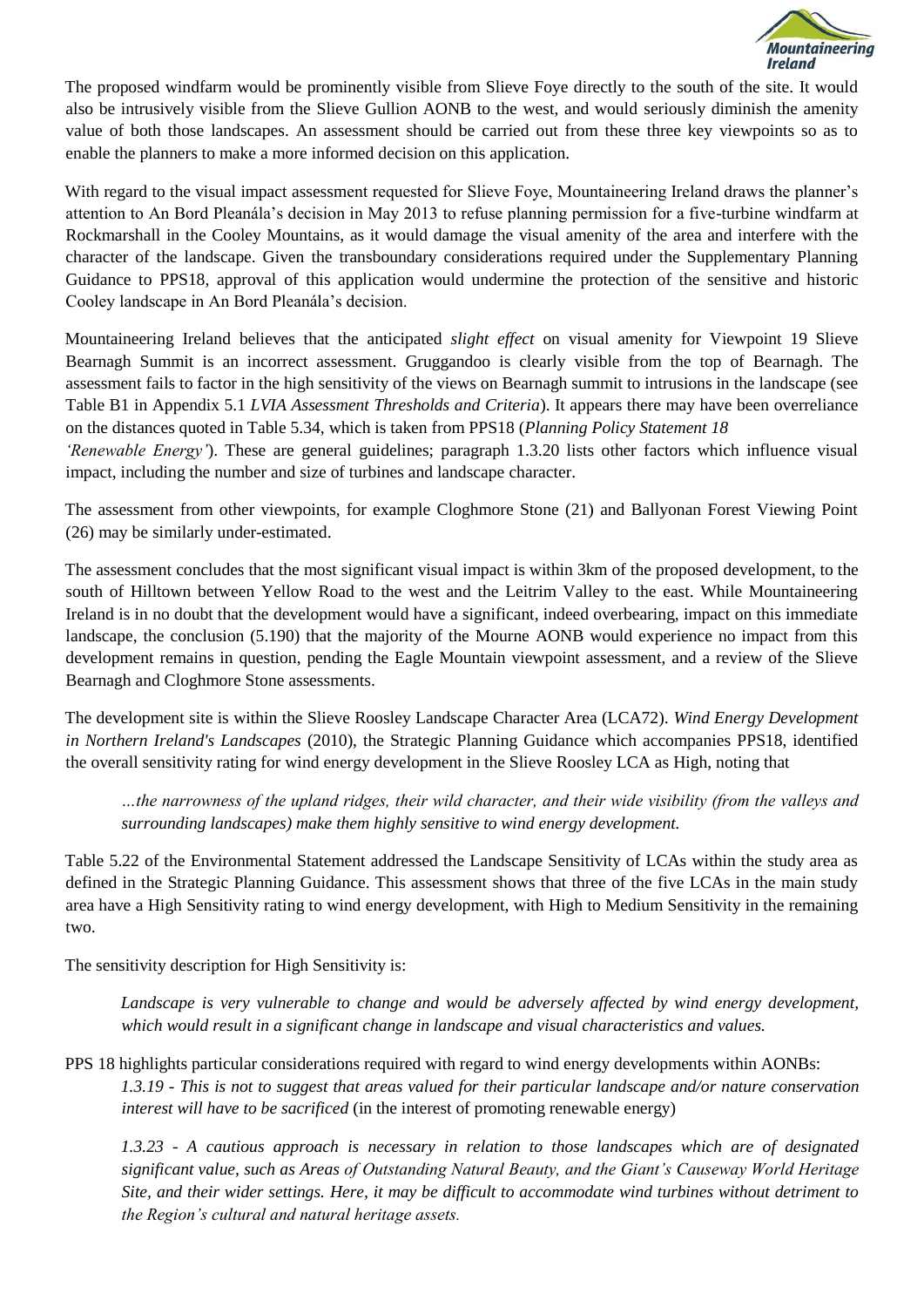

It is clear that the Mourne landscape is very vulnerable to change and would be adversely affected by development of the Gruggandoo windfarm. Mountaineering Ireland is strongly of the view that the sudden intrusion of this industrial use in a scenic upland area would impose an unacceptable rate of landscape change, and would be contrary to Policy RE1 of PPS18 which requires that renewable energy developments will not result in an unacceptable adverse impact on visual amenity and landscape character.

#### **2.2 Loss of undeveloped upland landscape**

Mountaineering Ireland's second major objection to the proposal is the continuing erosion to Northern Ireland's small remaining national stock of undeveloped upland landscape.

Northern Ireland has a very limited stock of relatively wild and undeveloped natural landscape; mountains, moorlands and heaths cover about 12% of Northern Ireland's land surface, compared with the UK average of 18% (UK NEA, 2011, p106). The character of much of this 12% has already been altered by development. This vital resource is being lost at an unprecedented rate and in an unsustainable manner.

Mountaineering Ireland disputes the following conclusions within the Environmental Statement:

5.125 states that there will be no direct loss of any landscape character element in the Slieve Roosley Landscape Character Area (LCA). It is simply impossible that the creation of over 6km of new internal access road (to a width of  $4.5 - 5$ m), and the imposition of 12 wind turbines reaching to a height of 125m, each anchored by a substantial reinforced concrete foundation, could not result in a loss of landscape character elements.

5.119 argues that the introduction of wind turbines at Gruggandoo would not irreversibly or permanently alter the character of the landscape, as the landscape would be easily returned to its existing condition should the windfarm cease operations, with only negligible effects on visual amenity and landscape character. Again this is impossible; much of the development site is open moorland and bogland; it is not possible to re-create a textured, natural landscape. The applicants should be asked to provide examples of where this has been achieved in a similar environment. Mountaineering Ireland therefore urges extreme caution to avoid negative impact on the unique landscape character of the area – an impact that Mountaineering Ireland very much doubts would ever be reversed without serious detrimental negative impacts.

It appears there has been no consideration of how the proposed development would affect the Gruggandoo area of Special Scientific Interest (ASSI 368) which is designated on account of its earth science interest. Gruggandoo is the only location where the cone sheet which surrounds the Mournes can be seen at the surface (as an igneous rock called granophyre). This site is important to the story of the formation of the Mourne landscape. While the applicants state (5.98) that the ASSI falls outside the site boundaries, they fail to mention that it adjoins the site. The geological significance of Gruggandoo is underlined by a recent scientific paper identifying the presence of minerals not previously described in Northern Ireland at Wee Roosley and Gruggandoo (Moles & Tindle, 2012).It is Mountaineering Ireland's assertion that the proposed development should be carefully assessed for its potential to adversely impact upon this important geological site.

Mountaineering Ireland is extremely concerned that if the proposed Gruggandoo windfarm were to go ahead, this would open the way for further intrusive development in the Mournes, undermining the quality of this unique landscape, detracting from the experience for visitors to the area, and weakening the identity of Mourne as an Area of Outstanding Natural Beauty. It should be incumbent upon planning authorities to have, in the interests of proper planning and sustainable development of their administrative areas, preference for less intrusive and more reversible uses of the wild lands in their jurisdiction.

Mountaineering Ireland challenges the apparent presumption that remote and undeveloped landscapes are appropriate locations for industrial-scale renewable energy developments. Should this development not be centred in industrial zones, closer to demand centres? As highlighted recently by Professor Anthony Trewavas in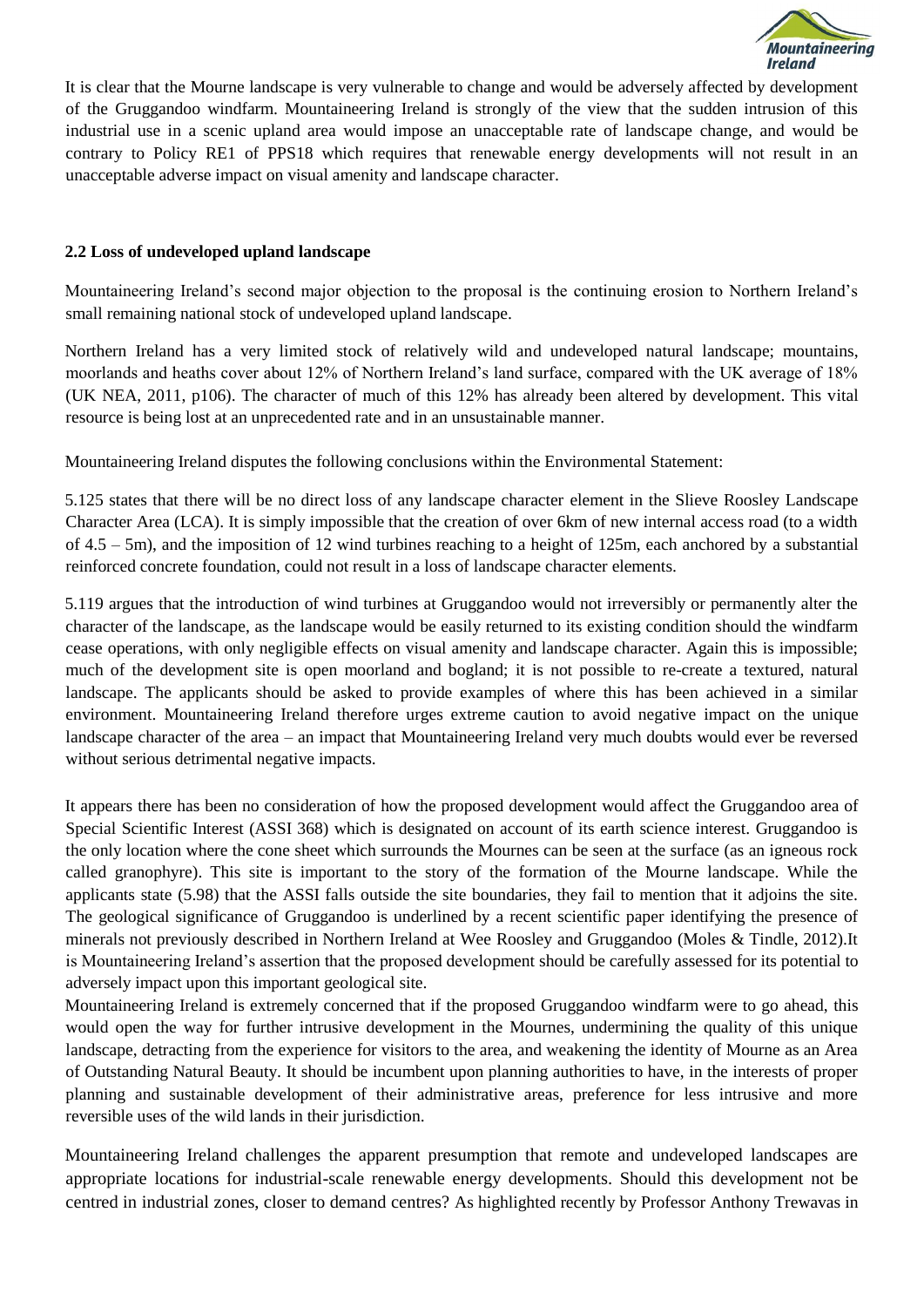

Scotland, the renewable energy sector draws heavily on non-renewable natural resources and ultimately comes at a high cost with benefits to very few people (Trewavas, 2015).

The small area of undeveloped upland landscape or wild land which remains in Northern Ireland is a priceless asset, the enjoyment of which for recreational or other sustainable uses, is vital to the physical, mental, recreational, emotional and spiritual well-being of the people of Northern Ireland as a whole. This natural capital should not be squandered by the location of industrial and other inappropriate and unsympathetic uses in those vulnerable and precious places for the private benefit of a small number of developers. This in itself should be a key consideration in the proper planning and sustainable development of south County Down – the loss of such special areas is a loss that impacts on all.

Using this particular upland area creates a conflict, where the land may be better used for other purposes – for example, agriculture, recreation, flood alleviation, space for nature and, perhaps most significantly, carbon sequestration and storage. Using this space for development of a windfarm would negate the land's potential to deliver these other important services to society.

#### **2.3 Damage to recreational experience**

The Mourne Mountains provide a vital recreation space for the population of Northern Ireland with the relatively natural and undeveloped character of the landscape delivering both physical and spiritual renewal. NITB research shows that 80% of visits are from within Northern Ireland, with Belfast, Antrim and Down dominating (2013).

It is a central contention of the Tourism Impact Assessment (Chapter 14 of Environmental Statement) that due to its peripheral location the proposed wind farm at Gruggandoo would not have a significant impact on tourism activity in the Mournes. This assumption fails to appreciate the impact which this windfarm would have on the experience of walkers and climbers on popular peaks such as Slieve Gullion, on Eagle Mountain and Shanlieve and on the Cooley Mountains to the south.

Neither does it consider that the construction of a large windfarm within the Mourne AONB could create a precedent for further industrial developments with the AONB, and therefore it could undermine future tourism activity and more importantly impact negatively on local sustainable tourism investment and recreational infrastructure.

Significantly, the Tourism Impact Assessment has failed to identify the strength of the Rostrevor Mountain Bike Trails as a tourism asset. The trails, which are within Kilbroney Park and Rostrevor Forest, include two challenging courses that total 46km. Part of the trail network is within 4km of the development site, and it is clear that the turbines would be visible to mountain-bikers from many points. Since these trails opened in July 2013 Rostrevor has firmly established itself on the UK and European bike scene with visitors coming from all over Europe to test themselves on the course. The 2014 Rostrevor Mountainbike Festival attracted almost 500 competitors. A similar event, but road biking, in June 2015 attracted almost 1,000 people and used the route from Rostrevor to Newcastle via Hilltown. In August 2015, the Etape Mourne Cycle Race will attract many thousands of people to the area. The 110 km circuit will include sections from Rostrevor to Hilltown passing close to the proposed location of the wind farm development. Clearly therefore, the area is used extensively by recreational users and the proposed development would negatively impact on the experience of such users, both locals and visitors to the area.

The assertion (14.47) that given the remoteness of the Gruggandoo site, it is most likely that only Free Independent Travellers might find themselves close to the wind farm is also mistaken. Tollymore National Outdoor Centre regularly uses these hills for navigation training as the terrain is quite different from other areas of the Mournes and it is easily accessible. Other outdoor centres use the small crags near the top of Wee Roosley for rockclimbing.

The table summarising the key features within the study area (5.92) shows a poor understanding of how people engage with the Mourne landscape. Hillwalking, as distinct from trail walking, is about the exploration of open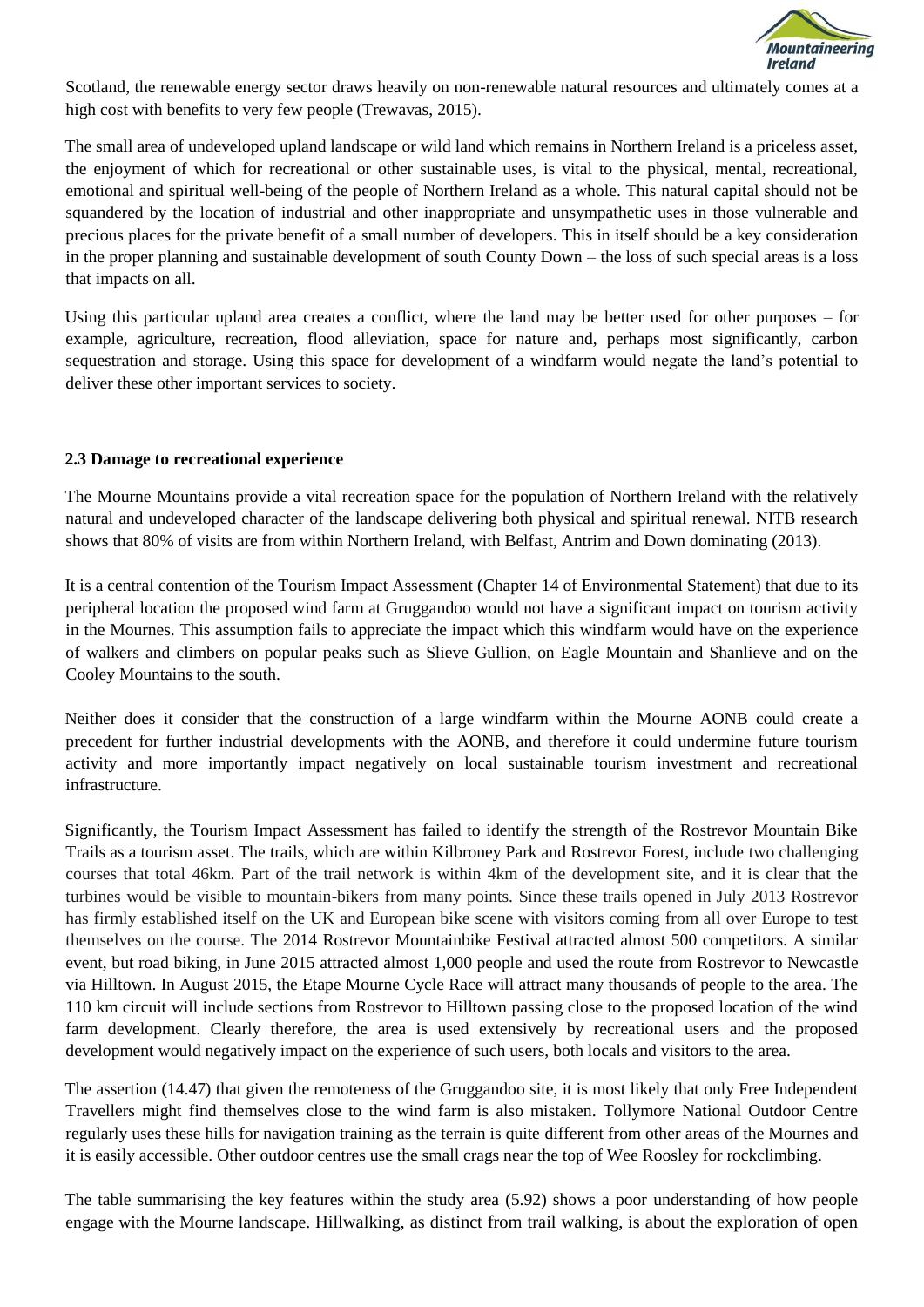

mountain landscapes, it is in essence a spatial activity rather than one which relies on recognised tourism facilities, or defined or marked walks such as the Mourne Way. Hillwalking is a significant activity right across the mountains of the Mourne AONB. The inclusion of so many low-level tourism and amenity facilities, and so few mountain summits, has skewed the assessment of LVIA Effects on Tourism and Visitor Destinations (Table 5.33) and the Tourism Impact Assessment.

Despite the research quoted in paragraphs 5.152 and 5.153, Mountaineering Ireland can say with certainty that the industrialisation of this landscape through the imposition of a very visible windfarm would detract from the quality of the recreation experience currently enjoyed in the Mourne Mountains.

This assertion is supported by research from Scotland which provides clear evidence that mountain-goers do not want to pursue their activity, and spend their money, in areas they regard as spoiled by industrial-scale windfarms. They are changing their behaviour to avoid such areas (MCoS, 2014).

When compared with wind energy development, the recreational and tourist uses of the Mourne landscape are highly sustainable and can function as strong economic generators on an ongoing basis without significant landscape degradation, and with a much wider spread of return to the local and national community both in financial and employment terms.

It should also be noted that the Mournes area is highly regarding in a European context for the linkage between the recreational experience of visitors to the area and the outstanding natural beauty of the rea. In recognition of this a major European conference 'Nature and Sports Euro'meet 2015' will take place in Newcastle, County Down, from the 30<sup>th</sup> September to the 2<sup>nd</sup> October 2015. The conference is being organised jointly by Newry, Mourne & Down District Council and Sport Northern Ireland in partnership with th[e](http://www.nature-sports.eu/) [European Network of Outdoor Sports.](http://www.nature-sports.eu/) It is expected that the event will attract over 300 delegates from across Ireland, the UK and Europe. The conference will provide a platform for delegates to learn about examples of best practice in outdoor recreation from both a European and local perspective and share their experiences with local providers. There are two key themes throughout the conference - increasing participation for all in outdoor sports, and maximising the economic benefits that outdoor sports bring to a region. The event has been supported locally by Tourism NI, Tourism Ireland, the Northern Ireland Environment Agency, Mourne Heritage Trust and the National Trust. At an international level the work has been led by the French Ministry of Sport in partnership with Sport Northern Ireland and other members of the European Network of Outdoor Sport (ENOS). The event will provide an opportunity to share experiences of developing outdoor recreation in the Mournes, and showcase the wonderful natural resources that the people of Northern Ireland are so proud of while learning from others across Europe. This conference clearly places outdoor recreation at the heart of the future sustainable development of the Mounnes. The granting of the proposed wind farm development would seriously undermine all current efforts to further develop a culture of dynamic sustainable outdoor recreation with the Mourne landscape at its core.

## **3. Conclusions**

The proposed Gruggandoo windfarm is of grave concern to Mountaineering Ireland, due to its scale, its location within the Mourne AONB, and the fact that it is the first planning application for a significant windfarm in this area. These concerns are exacerbated by the extremely low level of public awareness of this proposal which Mountaineering Ireland found when consulting with members about the application; including many members who live in south Down. The deficiencies identified in both the Landscape and Visual Impact Assessment and the Tourism Impact Assessment also sound a warning.

Approval of this application would result in an unacceptable impact in a scenic upland landscape. It would change the character of the area, leading to upland industrialization and wind turbines that would dominate the sounding region. Approval of this application would also undermine the current and future economic value that recreation and tourism bring to the Mournes. It would be counterproductive to policy of Newry, Mourne & Down District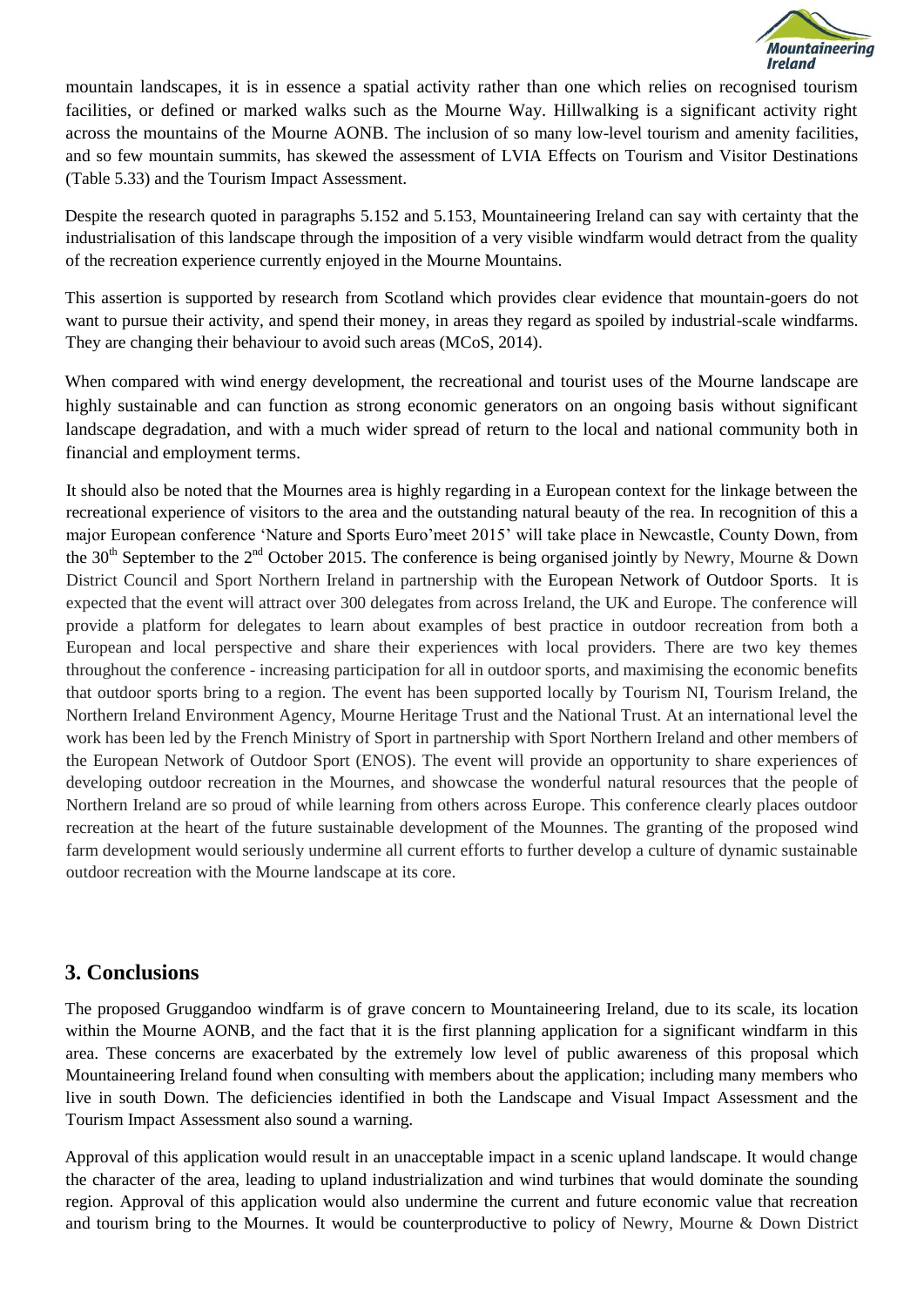

Council and others to further develop a culture of dynamic sustainable outdoor recreation with the Mourne landscape at its core.

Mountaineering Ireland maintains that the future sustainable development of the Mourne AONB should embrace a measured evolution of its heritage, recreation, tourism, forestry, water supply and agricultural functions. The cultural value of the Mourne AONB, as a living farmed landscape, coupled with the potential to continue to develop sustainable outdoor recreation in harmony with the farming community, is the future for the Mourne AONB.

Most importantly, the continued loss, and the actual rate of loss, of Northern Ireland's stock of undeveloped land must be examined and carefully reviewed. The remaining undeveloped areas, like the proposed location of Gruggandoo windfarm, need to be carefully considered in order to protect this vital diminishing resource and ensure that it is used in a sustainable way.

Mountaineering Ireland trusts that you will take these views into consideration when deciding on this application. Mountaineering Ireland is happy to expand on or clarify any matters contained in this submission.

Yours sincerely

Ruairí Ó Conchúir (Chief Executive Officer) Mountaineering Ireland, Sport HQ, National Sports Campus, Blanchardstown, Dublin 15. Hot Rock Climbing Wall, Tollymore Training Centre, Bryansford, Newcastle, Co. Down, BT33 OPT Telephone: 00 353 1 6251115 E-mail: ruairi@mountaineering.ie Website[: www.mountaineering.ie](http://www.mountaineering.ie/)

\***Mountaineering Ireland** is the representative body for walkers and climbers on the island of Ireland.

Mountaineering Ireland's mission is to represent and support the walkers and climbers of Ireland and to be a voice for the sustainable use of Ireland's mountains and hills and all the places (coastline, crags, forests) we use.

Mountaineering Ireland is recognised as the National Governing Body for the sport of mountaineering by both the Irish Sports Council and Sport Northern Ireland. The term mountaineering refers to a wide spectrum of activities that includes walking, rambling, hillwalking, rock and ice-climbing, bouldering and alpinism. Mountaineering Ireland has over 11,550 members, comprising 174 clubs and approximately 1400 individual members (October 2014).

## **References**

MCoS (2014) *Wind farms and changing mountaineering behaviour in Scotland,* published by Mountaineering Council of Scotland, available online: [http://www.mcofs.org.uk/assets/pdfs/mcofs-wind-farm](http://www.mcofs.org.uk/assets/pdfs/mcofs-wind-farm-survey-report_2014.pdf)[surveyreport\\_2014.pdf.](http://www.mcofs.org.uk/assets/pdfs/mcofs-wind-farm-survey-report_2014.pdf)

Moles, N.R. and Tindle, A. G. (2012) *Tungsten and Bismuth Minerals, including Russellite with Greisen Veins in the Western Mourne Mountains, Northern Ireland*, available online:<https://core.ac.uk/download/pdf/9837989.pdf>

NILMTF (2015) *Towards a Land Strategy for Northern Ireland*, published by the Northern Ireland Land Matters Task Force, available online: [http://www.nienvironmentlink.org/cmsfiles/Towards-a-Land-Strategy-for-NI\\_2015-](http://www.nienvironmentlink.org/cmsfiles/Towards-a-Land-Strategy-for-NI_2015-Main-Report.pdf)